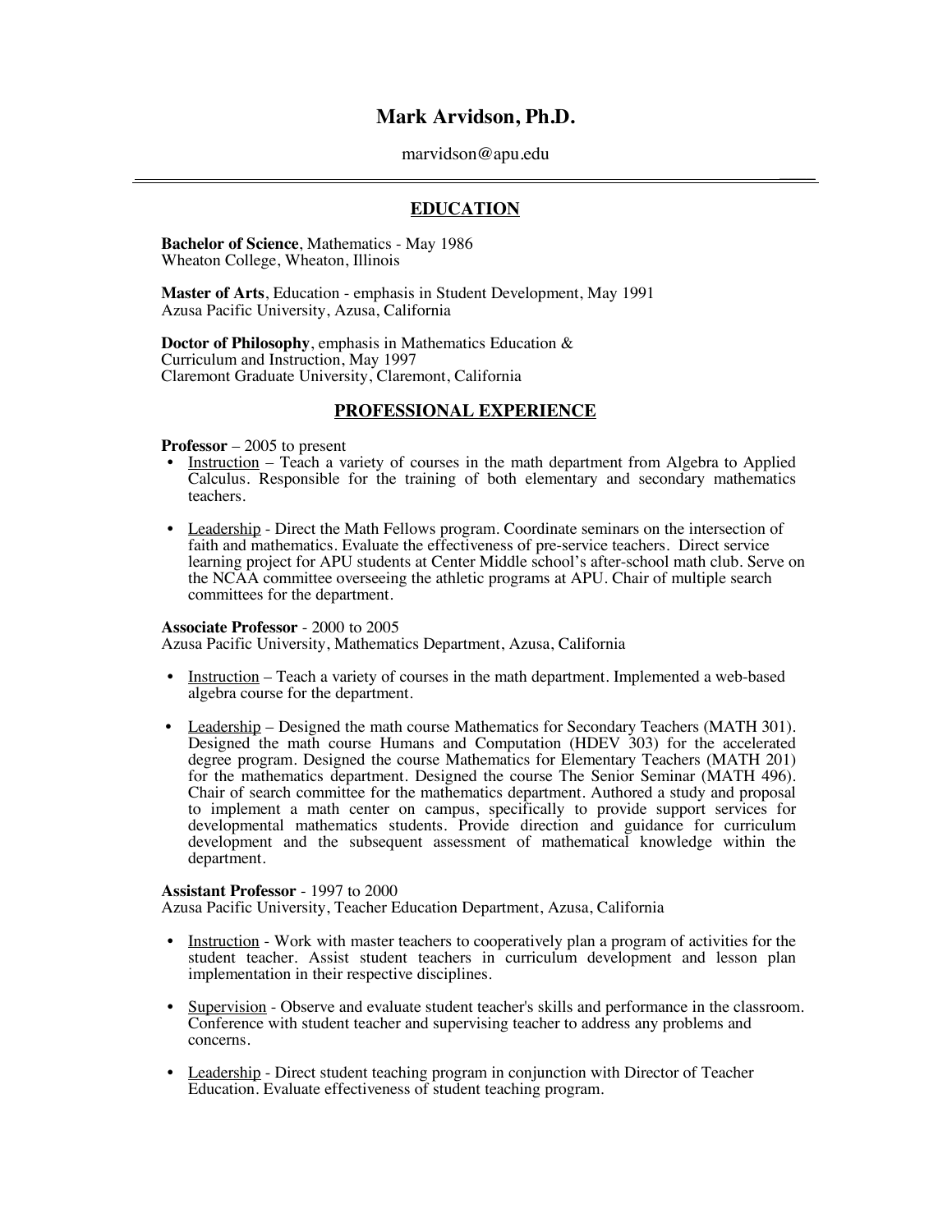### **Adjunct Professor -** 1995 to 1998

The Claremont Graduate School, Claremont, California

- Instruction To help teachers create activities for their classrooms that are both rich in mathematical content and accessible to all students. Video and graphic calculators are used to allow teachers to gain mathematical power. Activities are created that will allow all students regardless of their age, race, sex, or language - to investigate a variety of challenging, real non-<br>routine problems.
- Leadership Provide direction and guidance for curriculum development and the subsequent assessment of mathematical knowledge.

# **Lecturer / Instructor -** 1994 to present

University of California, Riverside, California

- Instruction Lead instructor in mathematics education for the Institute for the Study of the Theory of Multiple Inteligences. To assist teachers in creating activities for their classrooms that are both rich in mathematical content and accessible to all students. Activities are created that will allow all students - regardless of their age, race, sex, or language - to investigate a variety of challenging, real non-routine problems. Technology, hands-on activities and cooperative learning are used to allow teachers to deepen their knowledge of K-12 mathematics to develop an engaging mathematics curriculum.
- Leadership Provide direction and guidance for teacher development, curriculum and instruction. Model effective teaching strategies in mathematics education.

### **Mentor Teacher, Mathematics -** 1995 to 1997

Baldwin Park Unified School District, Baldwin Park, California

## **Mathematics Instructor** - 1988 to 1997

Sierra Vista High School, Baldwin Park, California

- Instruction Plan and present math lessons to predominantly inner-city Hispanic students. Develop weekly lesson plans and instruct 35-40 students each period.
- Intervention Direct Saturday reform school program for at-risk students. Counsel and serve as liaison in at-risk student intervention program.
- Leadership Develop, implement and direct GATE program for highly gifted and talented students. Present workshops on the Theory of Multiple Intelligences and other learning theories.

## **Papers & Publications:**

- **Arvidson, M. (2016).** Examining the attitudes of pre-service elementary school teachers toward mathematics. Paper presented at ICME 2016: The Thirteenth International Congress on Mathematics Education. Hamburg, DE: ICME
- Flores, P.A., & **Arvidson, M. (2011, January**). The exceptional road to understanding: How servicelearning impacts undergraduate students' perceptions of special education and worldview. Paper presented at the ninth annual Hawaii International Conference on Education, Honolulu, HI: HICOE
- Arvidson, M. (2007). The necessity of Multiple Intelligence theory in the classroom. In Critical issues in brain science and pedagogy. (pp. 57-82). Columbus, OH: McGraw-Hill.
- **Arvidson, M. (2006).** Two bad ants get straightened out: Connecting linear equations and children's literature. In <u>Algebraic Thinking Across the Grades, K-12 (2006-07) Special Edition</u>. (pp. 41-46). El Cajon, CA: California Mathematics Council.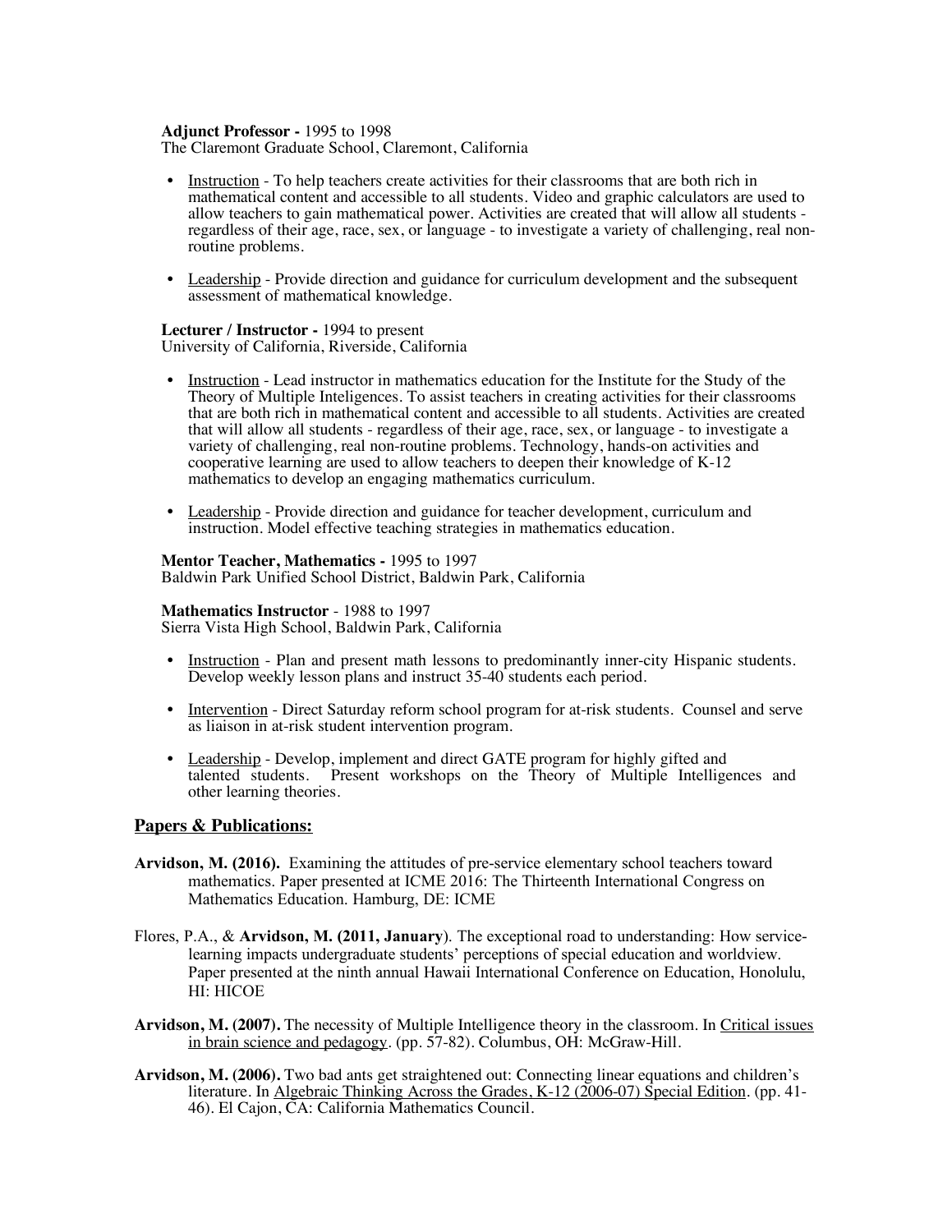- **Arvidson, M. (2004).** The necessity of MI theory in the classroom. In A. Nava (Ed.), The fundamentals of education in American multi-ethnic schools. (pp. 119-144). New York, NY: McGraw-Hill.
- **Arvidson, M. (2004).** Training elementary teachers of mathematics: What are the essential components? Proceedings of ICME 2004: The Tenth International Congress on Mathematics Education. Copenhagen, Denmark: ICME.
- **Arvidson, M. (2004).** The dilemma of under-prepared teachers of elementary mathematics. Proceedings of ICME 2004: The Tenth International Congress on Mathematics Education. Copenhagen, Denmark: ICME.
- **Arvidson, M. (Dec., 1999).** Reflections on Math Reform: Where do we go from here?, accepted by the California Mathematics Council (CMC) Editorial Board for publication in the mathematics education journal, the ComMuniCator.
- **Arvidson, M. (June 1999).** Developing the Real Number System (UCR MAT x 405 3 units) authored the course for the Mathematics for Educators Certificate program, which applies toward a supplementary authorization in mathematics. Riverside, CA: UC Riverside.
- **Arvidson, M. (Jan. 1998).** Multiple Intelligences: A Key to Effective Mathematics Education (UCR EDU x 324 – 1unit) authored the course for the Institute on the Study of Multiple Intelligences Riverside, CA: UC Riverside
- **Arvidson, M. (Sept. 97- Jan. 98).** Humans and Computation (APU HDEV 303 5 units): authored a mathematics course for elementary school teachers. Course development for the Accelerated Degree program. Azusa, CA: Azusa Pacific University.
- **Arvidson, M. (Feb. 98-May 98).** Accelerated Analytic Inquiry (APU HDEV 115 3 units): authored an accelerated college algebra course for non-science majors. Course development for the Accelerated Degree program. Azusa, CA: Azusa Pacific University.
- **Arvidson, M. (1997).** Reform based instruction in mathematics: An inquiry into the relationship among student achievement, teacher attitudes and reform practices. Dissertation, Claremont Graduate University, Claremont, California.

**Professional Conferences, Presentations & Honors:**

**Final Judge -** COMAP's Mathematical Contest in Modeling (MCM). San Antonio, Texas – **April 2017**

- **Presenter -** The Thirteenth International Congress on Mathematics Education (ICME). Examining the attitudes of pre-service elementary school teachers toward mathematics. Hamburg, Germany - **July 2016**
- **Presenter** Pan American Workshop on Teaching Effectiveness. Pan American International School Sao Paulo, Brazil - **March 2014**
- **Presenter** The exceptional road to understanding: How service-learning impacts undergraduate students' perceptions of special education and worldview. Paper presented at the ninth annual Hawaii International Conference on Education, Honolulu, HI – **January 2011**
- **Presenter** California Mathematics Council (CMC) Annual Conference, Two bad ants get straightened out: Connecting linear equations and children's literature. – Palm Springs, CA – **Nov. 7-8, 2008**
- **Presenter** National Council of Teachers of Mathematics (NCTM) Annual Conference, Two bad ants get straightened out: Connecting linear equations and children's literature. – Anaheim, CA – **April 6-9, 2005**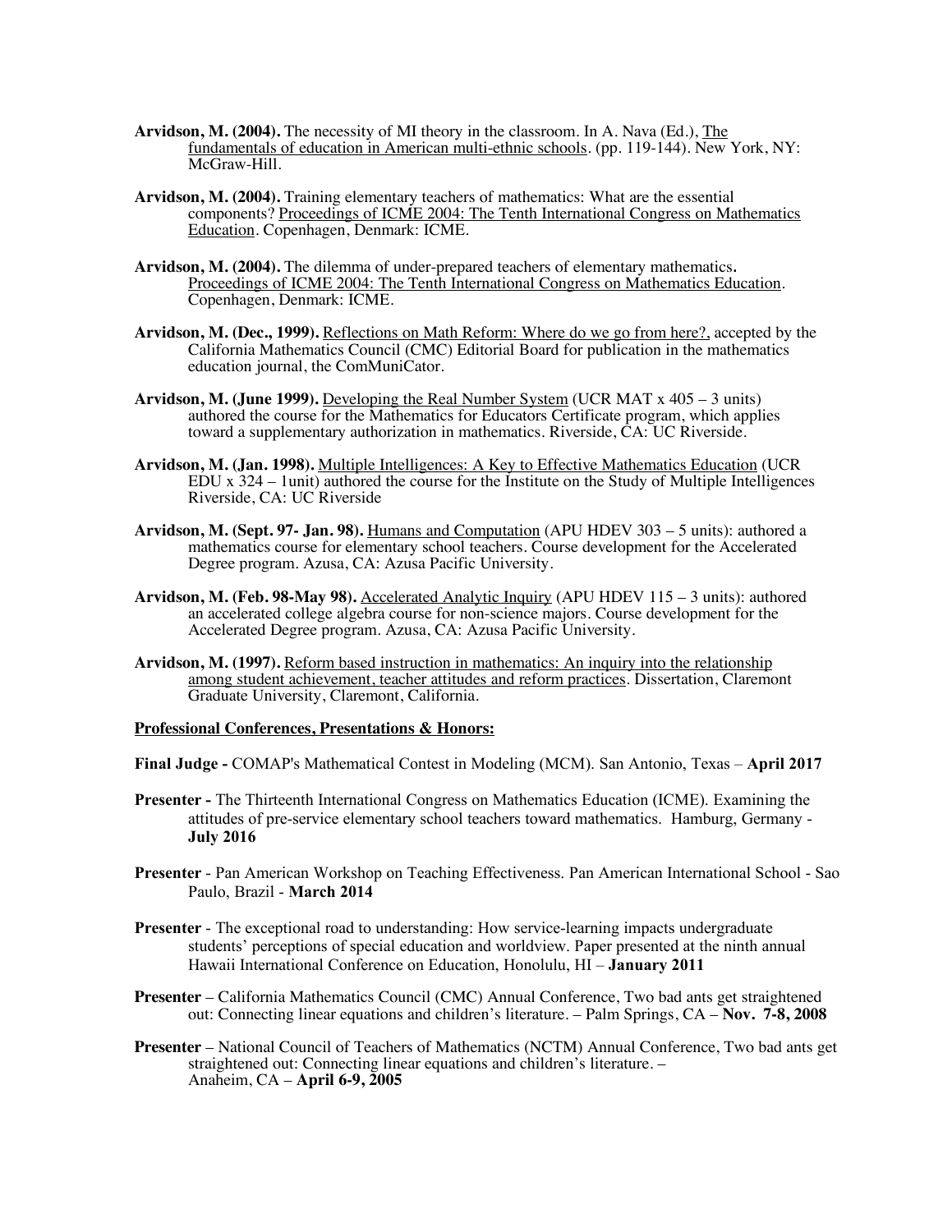- **Presenter** California Mathematics Council (CMC) Annual Conference, Two bad ants get straightened out: Connecting linear equations and children's literature. – Palm Springs, CA – **Nov. 5-7, 2004**
- **Presenter,** The dilemma of under-prepared teachers of elementary mathematics. Paper presented at ICME 2004: The Tenth International Congress on Mathematics Education. Copenhagen, Denmark: ICME. **July 4-11, 2004.**
- **Presenter,** Training elementary teachers of mathematics: What are the essential components? Panel presentation at ICME 2004: The Tenth International Congress on Mathematics Education. Copenhagen, Denmark: ICME. **July 4-11, 2004.**
- **Presenter**, The key to optimizing learning: A workshop exploring effective teaching methods and braincompatible lesson design. Caltech Project for Effective Teaching. Pasadena, CA: California Institute of Technology. **February 24, 2004**
- **Outstanding Faculty of the Year** awarded by Azusa Pacific University student body Azusa, CA. **May 2003.**
- **Instructor,** Multiple Intelligences: The Key to Effective Mathematics Education. A certificate course in the Institute for the Study of Multiple Intelligences. U.C. Riverside, CA. **Oct. 2002**
- **Presenter** National Council of Teachers of Mathematics, "Teaching Mathematics and the Multiple Intelligences: a "hands-on" investigation – Las Vegas, NV – **April 22-24, 2002**
- **Instructor,** Multiple Intelligences: The Key to Effective Mathematics Education. A certificate course in the Institute for the Study of Multiple Intelligences. U.C. Riverside, CA. **Oct. 2001**
- **Instructor,** Multiple Intelligences: The Key to Effective Mathematics Education. A certificate course in the Institute for the Study of Multiple Intelligences. U.C. Riverside, CA. **Jan. 2001**
- **Instructor,** Multiple Intelligences: The Key to Effective Mathematics Education. A certificate course in the Institute for the Study of Multiple Intelligences. U.C. Riverside, CA. **Aug. 2000**
- **Presenter**, God and the Academy: An International Conference for Christian Professors. Do Christian colleges graduate students with a Biblical worldview? Georgia Institute of Technology. Atlanta, GA. **June 21-25, 2000**
- **Instructor,** Multiple Intelligences: The Key to Effective Mathematics Education. A certificate course in the Institute for the Study of Multiple Intelligences. U.C. Riverside, CA. **Aug. 21, 1999**
- **Consultant**, Full faculty in-service on the Multiple Intelligences, La Salle high school. Pasadena, CA. **Aug. 19, 1999**
- **Presenter**, 5<sup>th</sup> Annual West Coast Conference on the Study of Multiple Intelligences. Big Bear, CA. **July 16-17, 1999**
- **"Who's Who Among America's Teachers" 1997-99, 2001-03**
- **Instructor,** 'The Real Number System' a certificate course for the supplementary mathematics credential. U.C. Riverside, CA. **July 7-11, 1999**
- **Presenter** National Council of Teachers of Mathematics, "Teaching Symmetry through the Multiple Intelligences: a "hands-on" investigation." San Francisco, CA. **April 22-24, 1999**
- **Instructor,** 'Multiple Intelligences: The Key to Effective Mathematics Education' a certificate course in the Institute for the Study of Multiple Intelligences. U.C. Riverside, CA. **Jan. 30, 1999**
- **Participant, "Christianity and the Liberal Arts" Coalition for Christian Colleges & Universities (CCCU),** New Faculty Workshop. Westmont College, CA. **June 25-30, 1999**